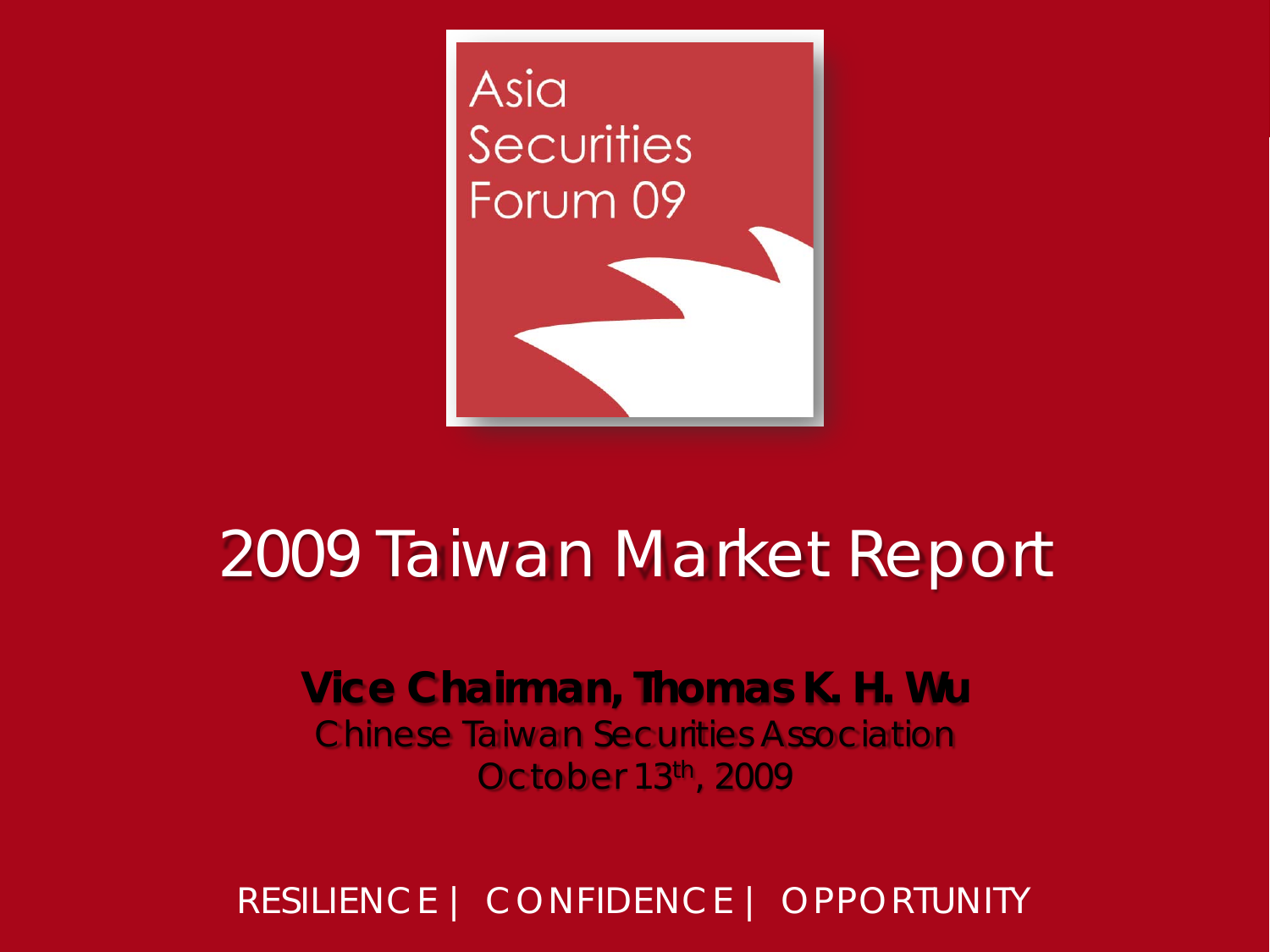



**Warket Review** 

- **Reasons for Taiwan Stock Market Recovery**
- **Future Prospects for Taiwan Equities Market**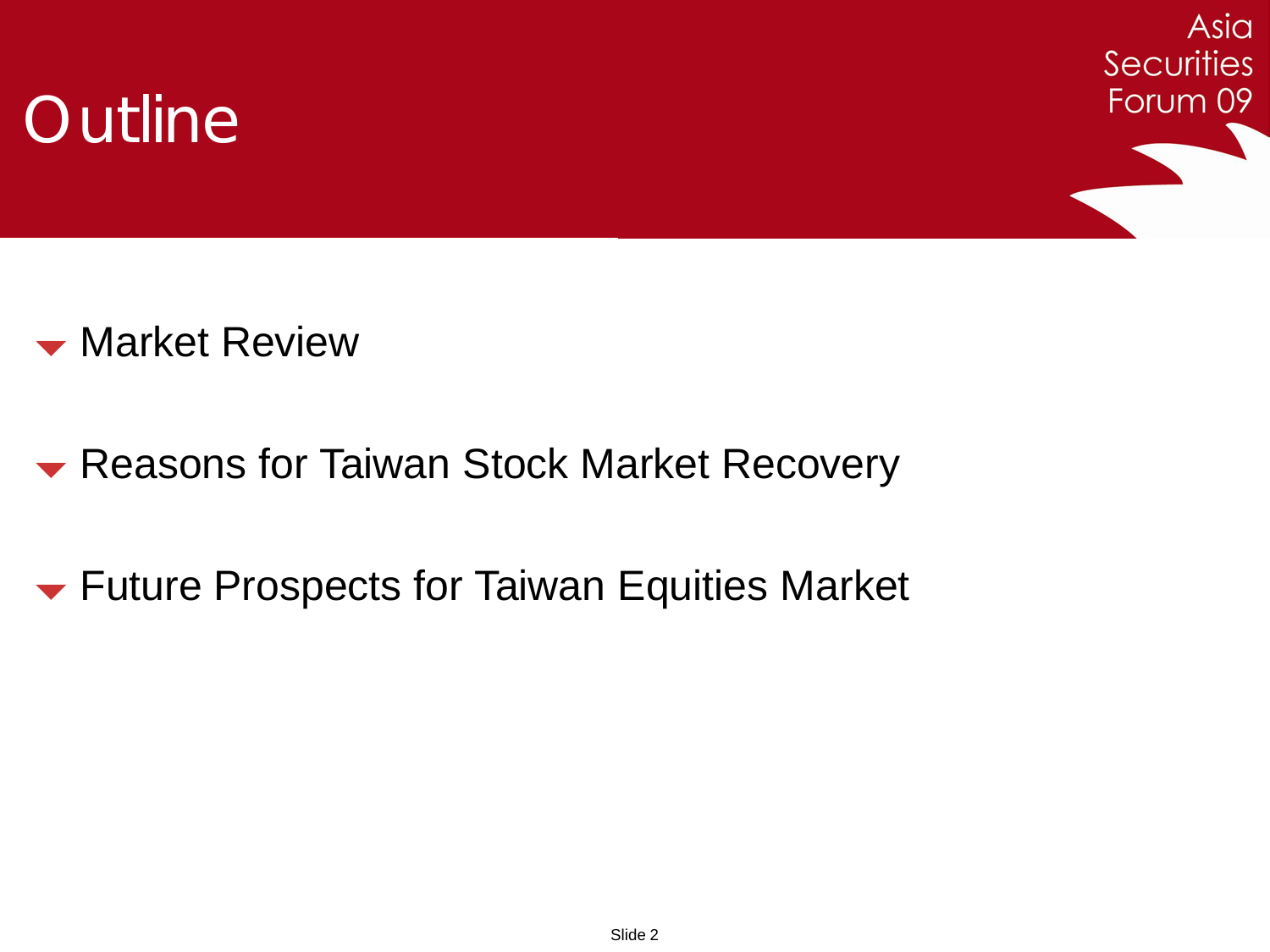▼ Downward 2008, Upward 2009



Asia

**Securities**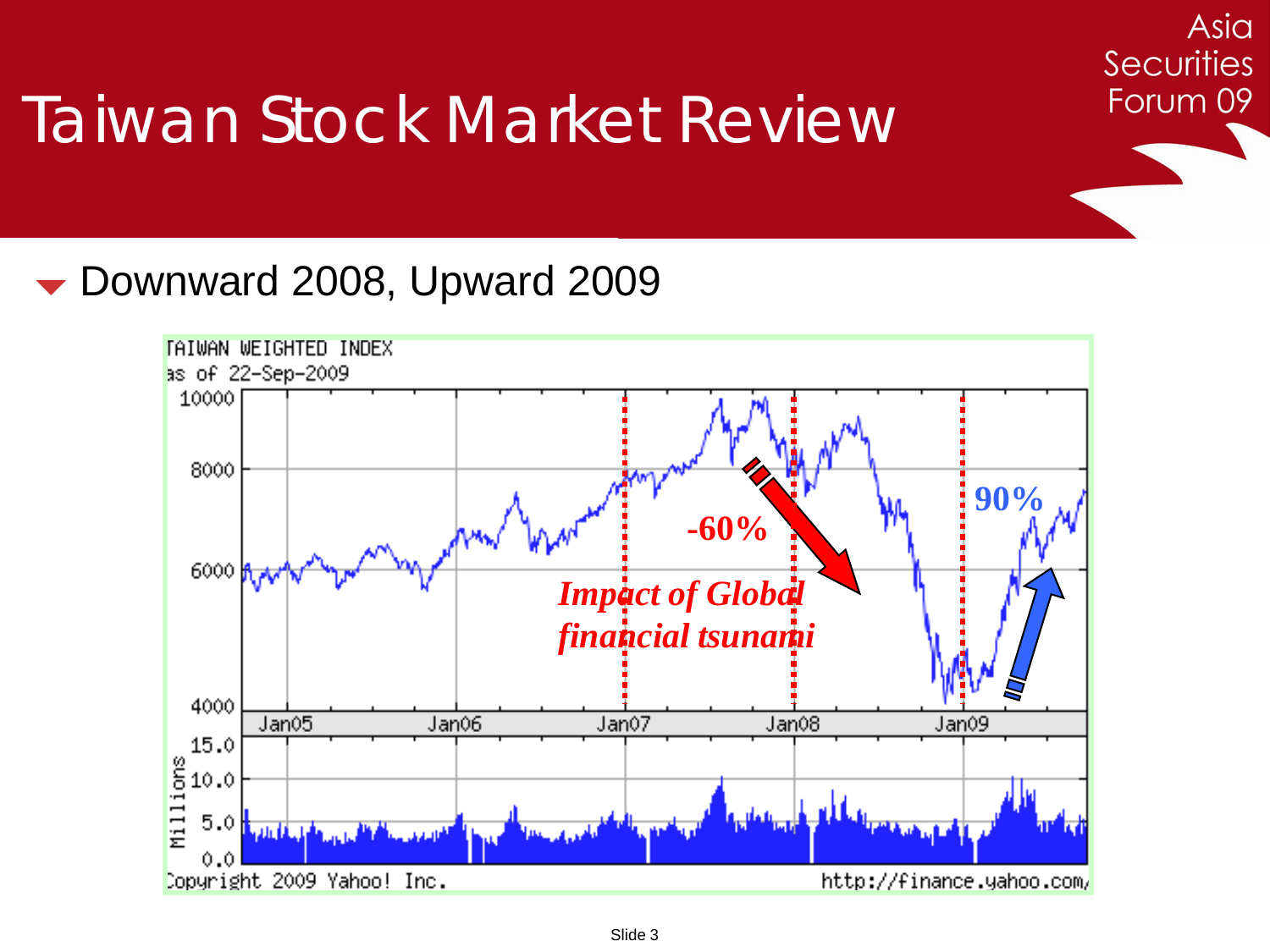• Negative Growth of Securities Trading Value **Unit: USD\$ Billion**



Asia

**Securities**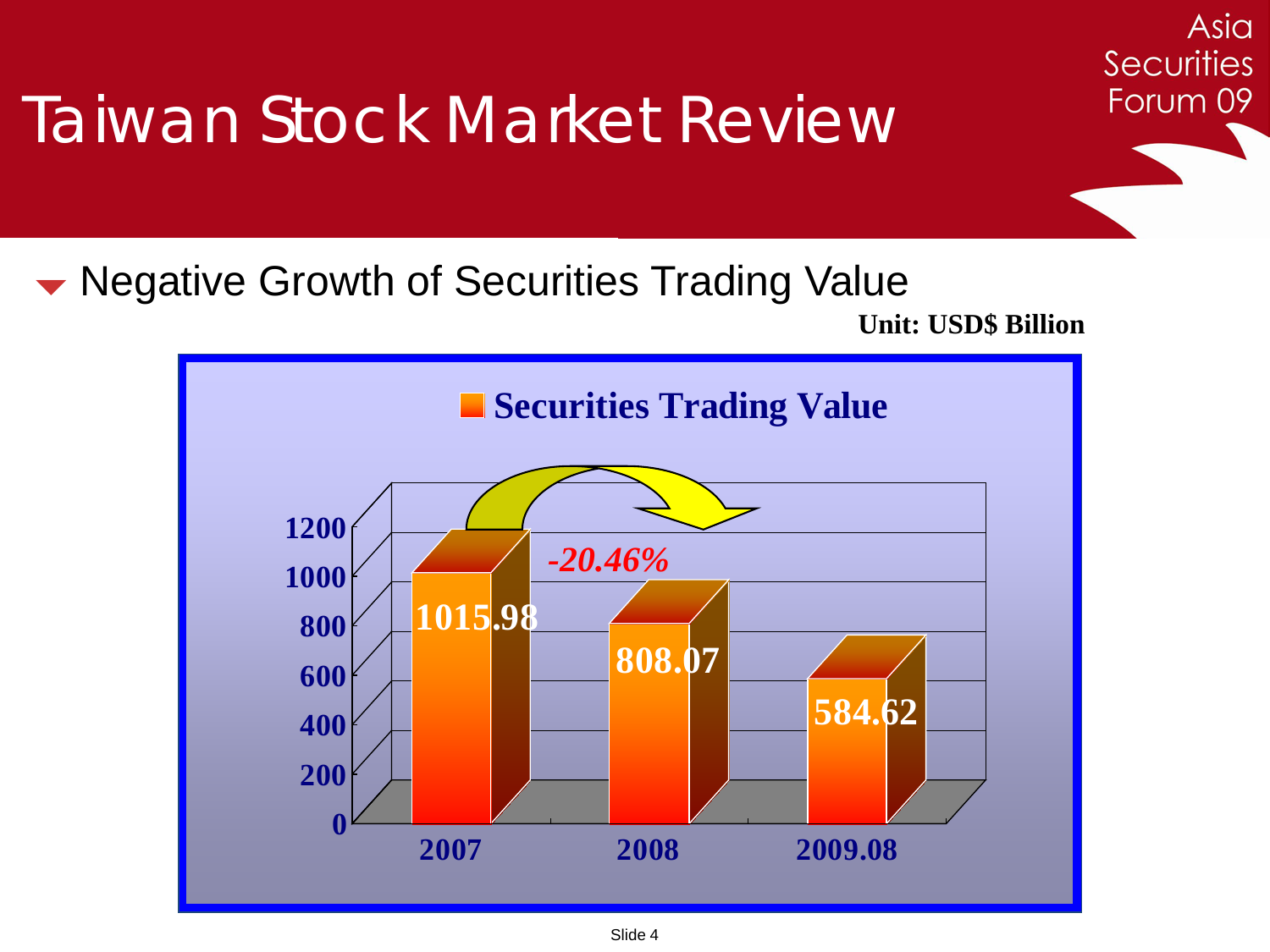• Negative Growth of Stock Trading Value

**Unit: USD\$ Billion**

Asia

**Securities** 

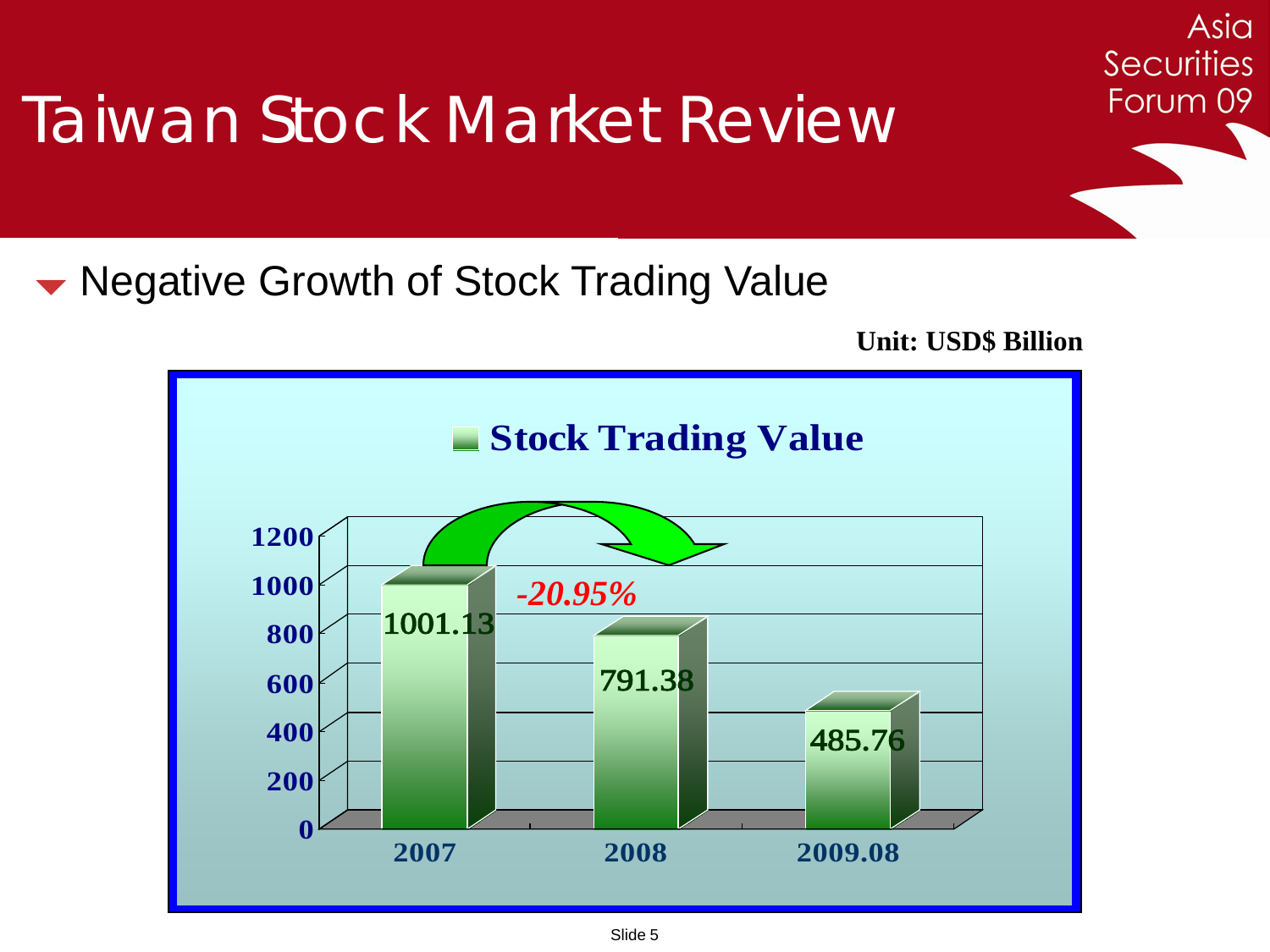• Negative Growth of Stock Trading Volume

**Unit: Billion shares**

Asia

**Securities** 

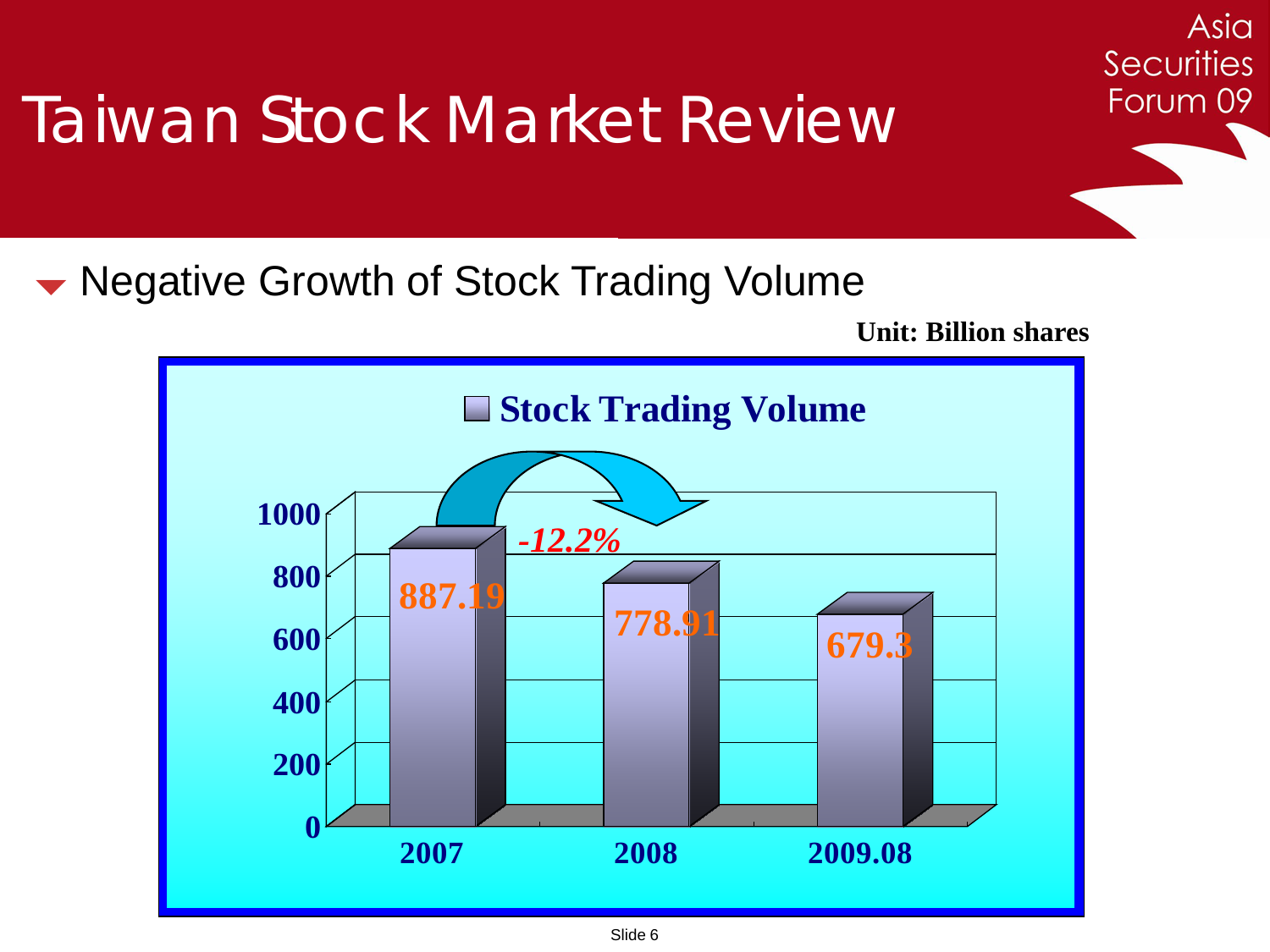Asia **Securities** Forum 09

- **Expansionary Fiscal Policy**
- Expansionary Monetary Policy

• Inflow of Foreign Investment and Offshore Capital Returning Home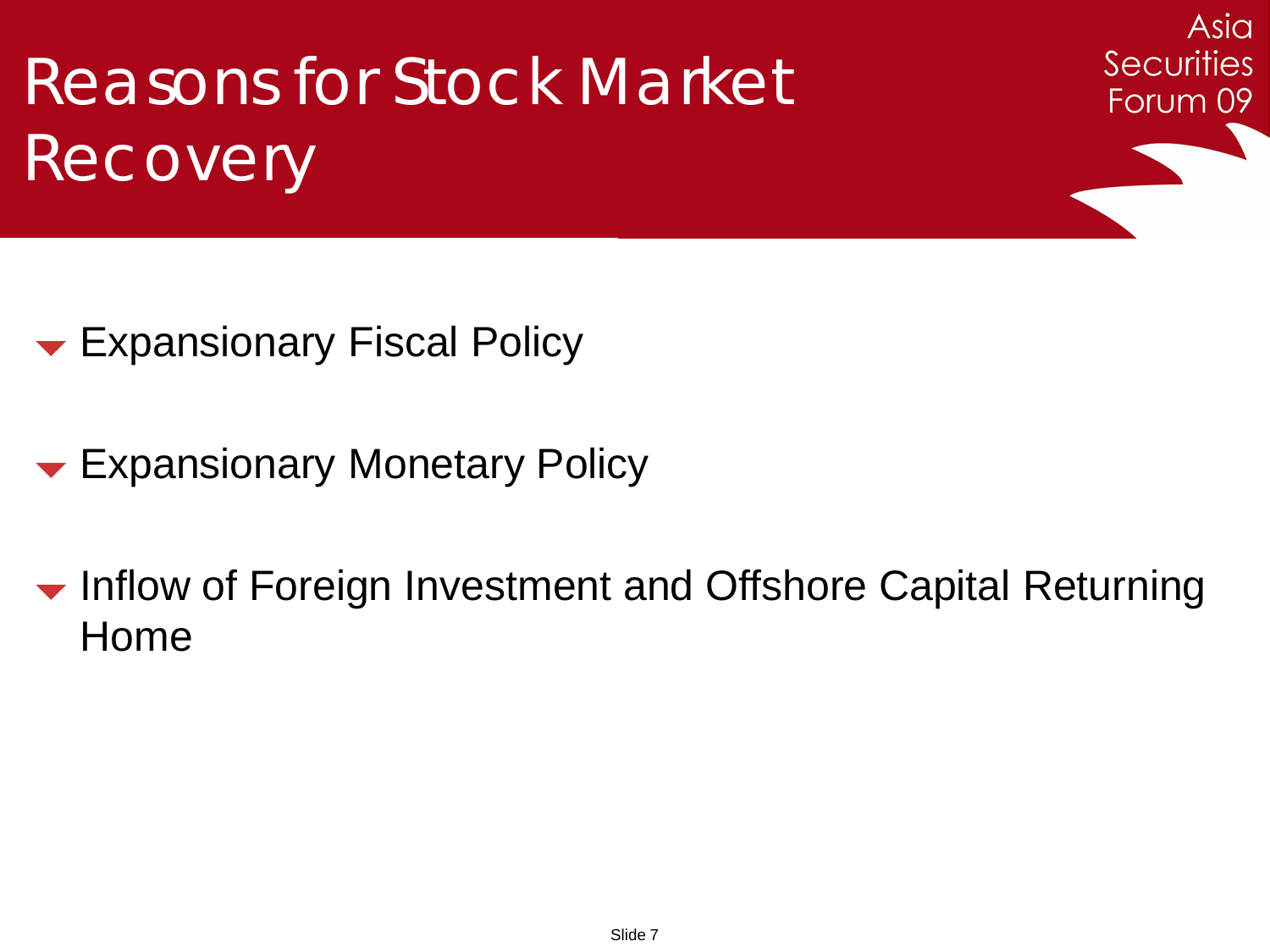Asia **Securities** Forum 09

**Expansionary Monetary Policy** 

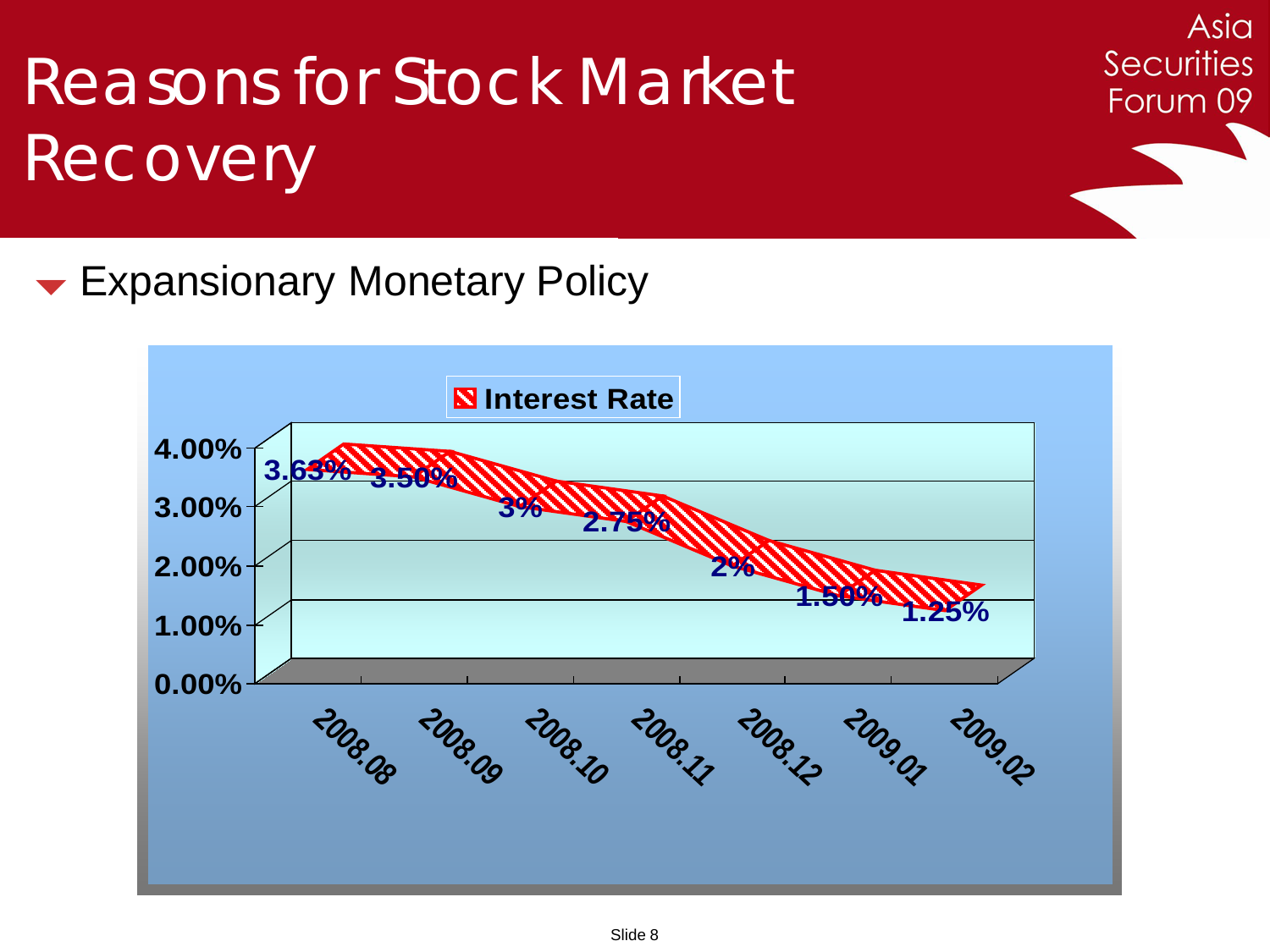Asia **Securities** Forum 09

**Expansionary Monetary Policy** 

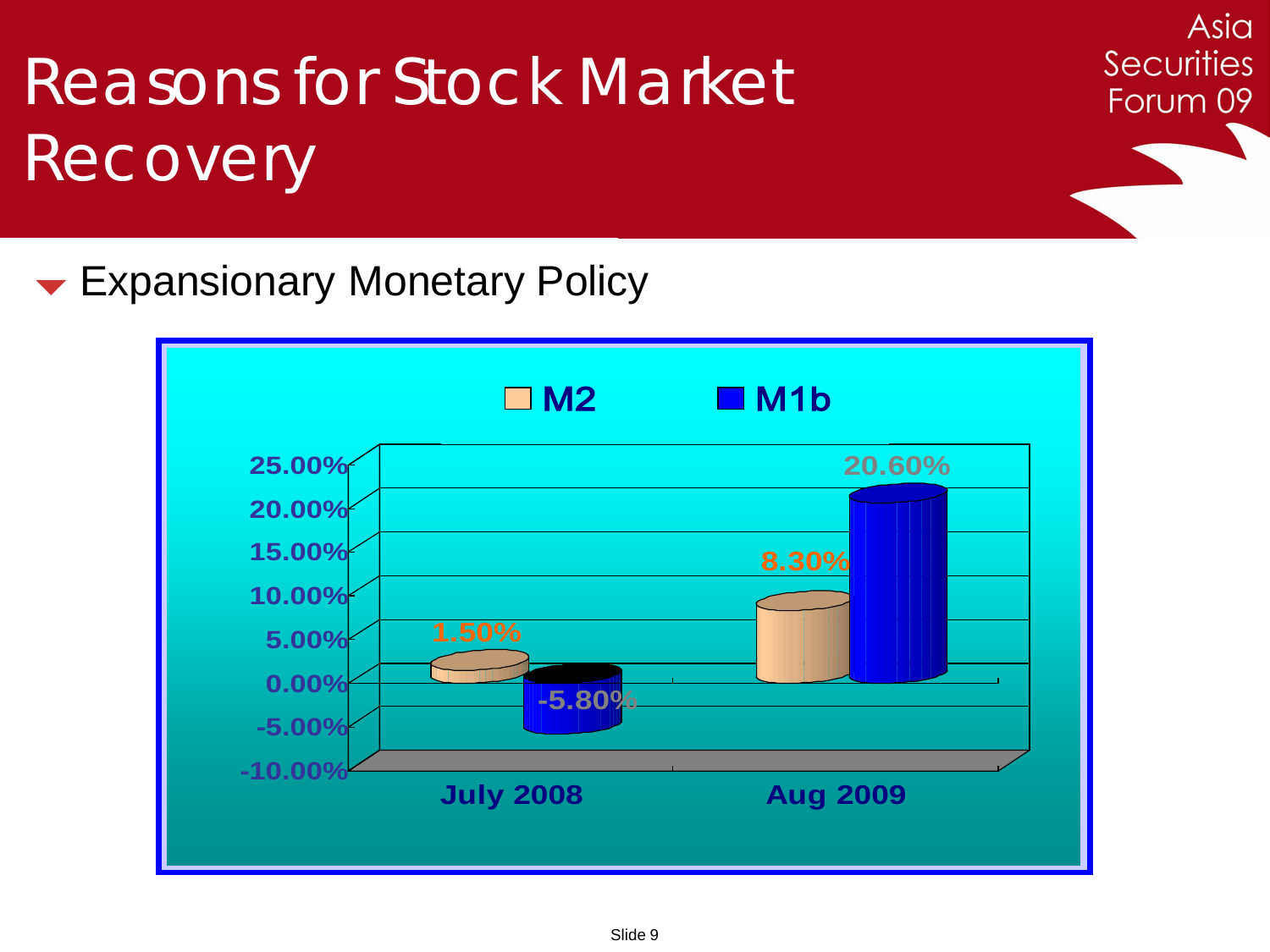• Inflow of Foreign Investment

#### **Market Value Held by Foreign Investors**





Asia

**Securities**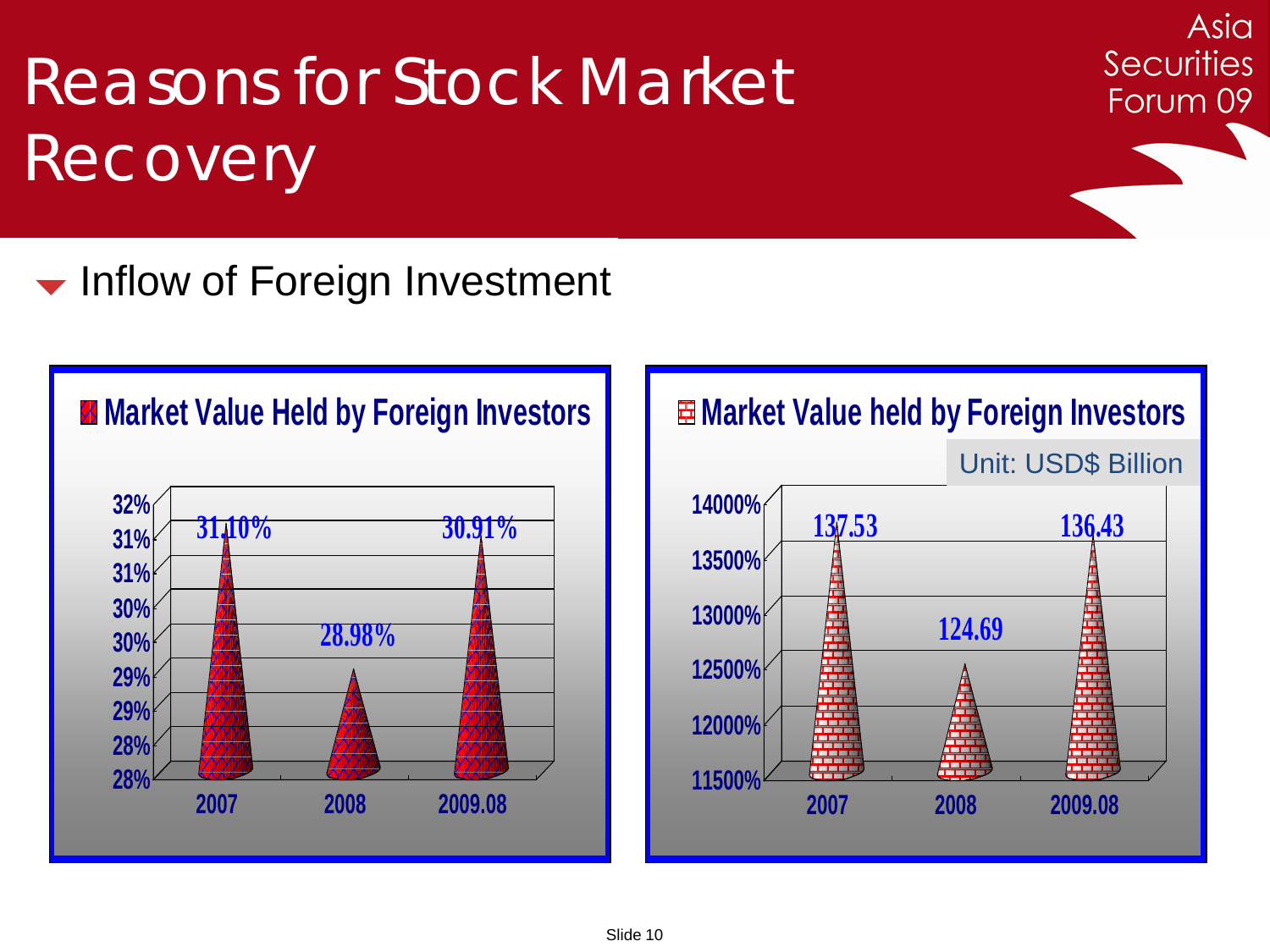#### Asia **Securities** Future Prospects for Taiwan Stock Forum 09 **Market**

**Taiwan GDP 2007-2010** 

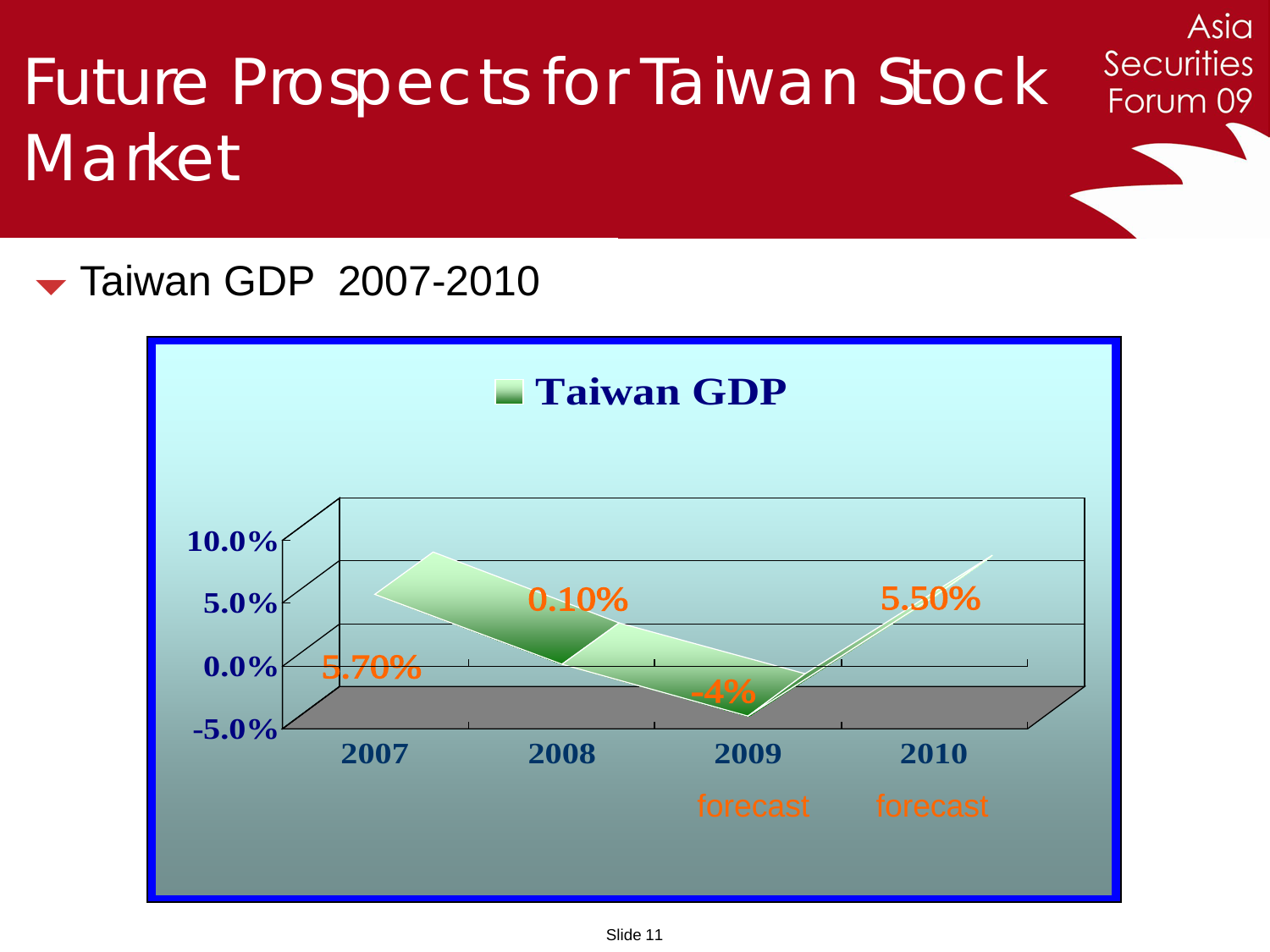# Future Prospects for Taiwan Stock **Market**

Asia

**Securities** 

Forum 09

▼ Stock Market Recovering in 2009

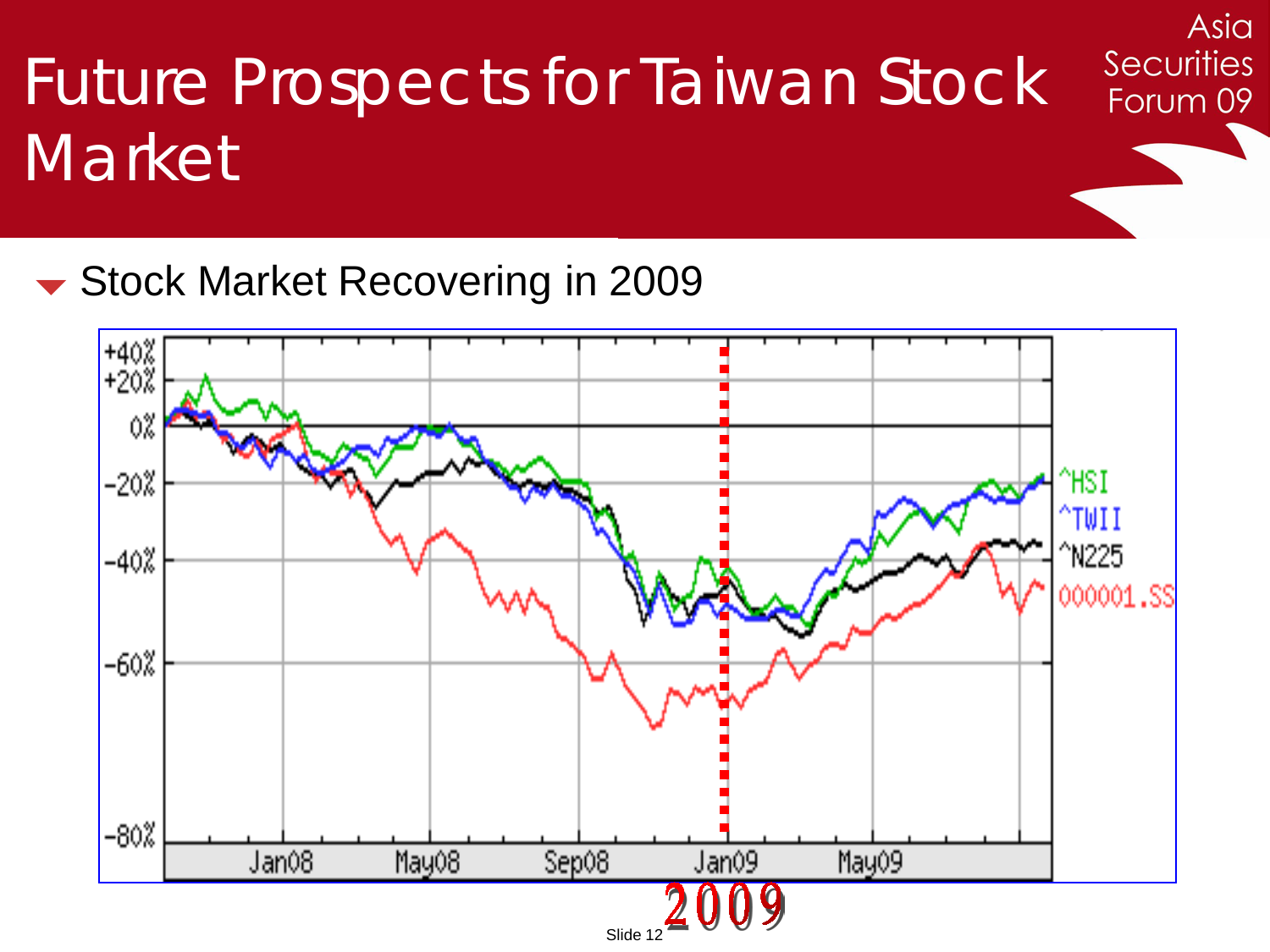# Future Prospects for Taiwan Equities Market

Recovering from the Recession

|                 | <b>P/E Ratio</b> | <b>Average Market</b>    |
|-----------------|------------------|--------------------------|
|                 | (TWSE)           | <b>Value (Per Share)</b> |
| 2007            | 15.31            | 38.43                    |
| 2008            | 9.80             | 20.41                    |
| 2009 (forecast) | 45.24            | 29.68                    |

Asia

**Securities**